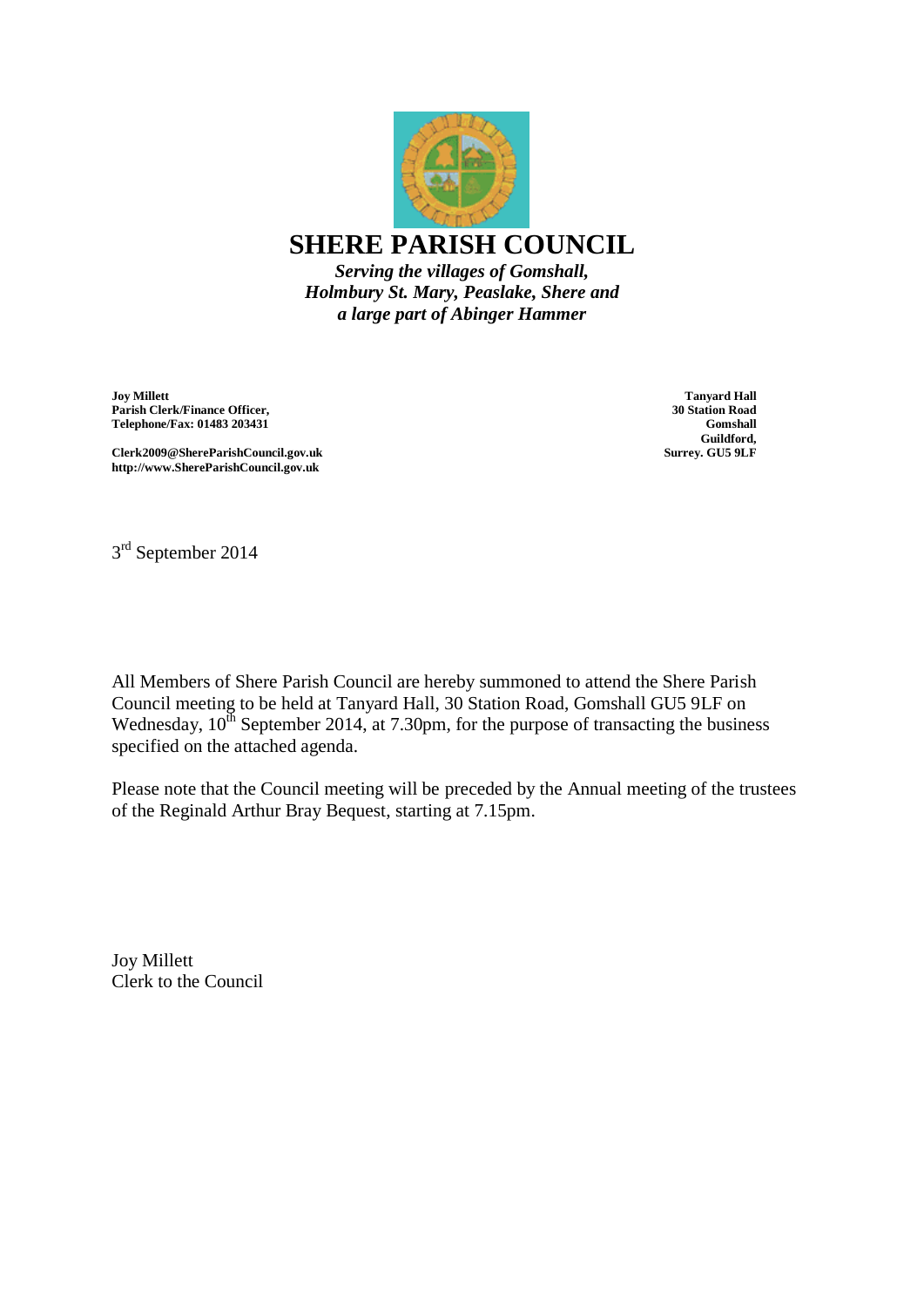

## **SHERE PARISH COUNCIL**

*Serving the villages of Gomshall, Holmbury St. Mary, Peaslake, Shere and a large part of Abinger Hammer*

**Joy Millett Parish Clerk/Finance Officer, Telephone/Fax: 01483 203431**

**Clerk2009@ShereParishCouncil.gov.uk http://www.ShereParishCouncil.gov.uk**

**Tanyard Hall 30 Station Road Gomshall Guildford, Surrey. GU5 9LF**

## **SHERE PARISH COUNCIL MEETING WEDNESDAY, 10th SEPTEMBER 2014, STARTING AT 7.30 PM AT TANYARD HALL, 30 STATION ROAD, GOMSHALL GU5 9LF**

| <b>Reference</b> | <b>Item</b>                                                                        | Led by       |
|------------------|------------------------------------------------------------------------------------|--------------|
| 14/109           | To receive apologies and accept the reason for absence (if                         | RD/JM        |
|                  | appropriate) in accordance with the Local Government Act 1972,                     |              |
|                  | Schedule 12, paragraph 40.                                                         |              |
| 14/110           | Declarations of Interest - The Council to receive any declarations                 | RD/JM        |
|                  | of disclosable pecuniary and other interests from Members in respect               |              |
|                  | of any other item to be considered at the meeting.                                 |              |
|                  | (Members need only disclose pecuniary interests not currently listed on the        |              |
|                  | Register of Disclosable Pecuniary Interests. Members are reminded that they        |              |
|                  | must not participate in any item where they have a disclosable pecuniary interest. |              |
|                  | Any other interests must be declared at each meeting.)                             |              |
| 14/111           | Register of Disclosable Interests – to declare any amendments.                     | RD/JM        |
|                  | (Members are reminded that any amendments must also be notified                    |              |
|                  | by Councillors in writing to the Monitoring Officer, Guildford                     |              |
|                  | Borough Council, Millmead, Guildford GU2 4BB so that they may                      |              |
|                  | be added to the Register).                                                         |              |
| 14/112           | Declaration of gifts or hospitality over £25 - Members are                         | RD/JM        |
|                  | reminded that once a declaration of gifts or hospitality has been made             |              |
|                  | then the Monitoring Officer of Guildford Borough Council must be                   |              |
|                  | informed.                                                                          |              |
| 14/113           | Minutes of previous meeting - the Council to confirm the Minutes                   | <b>JM</b>    |
|                  | of the Council meeting held on 3 July 2014.                                        |              |
|                  | SHORT ADJOURNMENT TO ENABLE THE PUBLIC TO                                          |              |
|                  | <b>ADDRESS THE COUNCIL</b>                                                         |              |
| 14/114           | <b>Police Matters – to receive a report from the police representative</b>         | Police       |
|                  | <b>AGENDA ITEMS FOR DECISION:</b>                                                  |              |
|                  |                                                                                    |              |
| 14/115           | <b>Local Plan</b> – to consider delegation of the Parish Council's response        | <b>RS/RD</b> |
|                  | to the Draft Local Plan to the Chairman of Council and the Chairman                |              |
|                  | of the Planning Committee, in consultation with the Parish Clerk.                  |              |

## **AGENDA**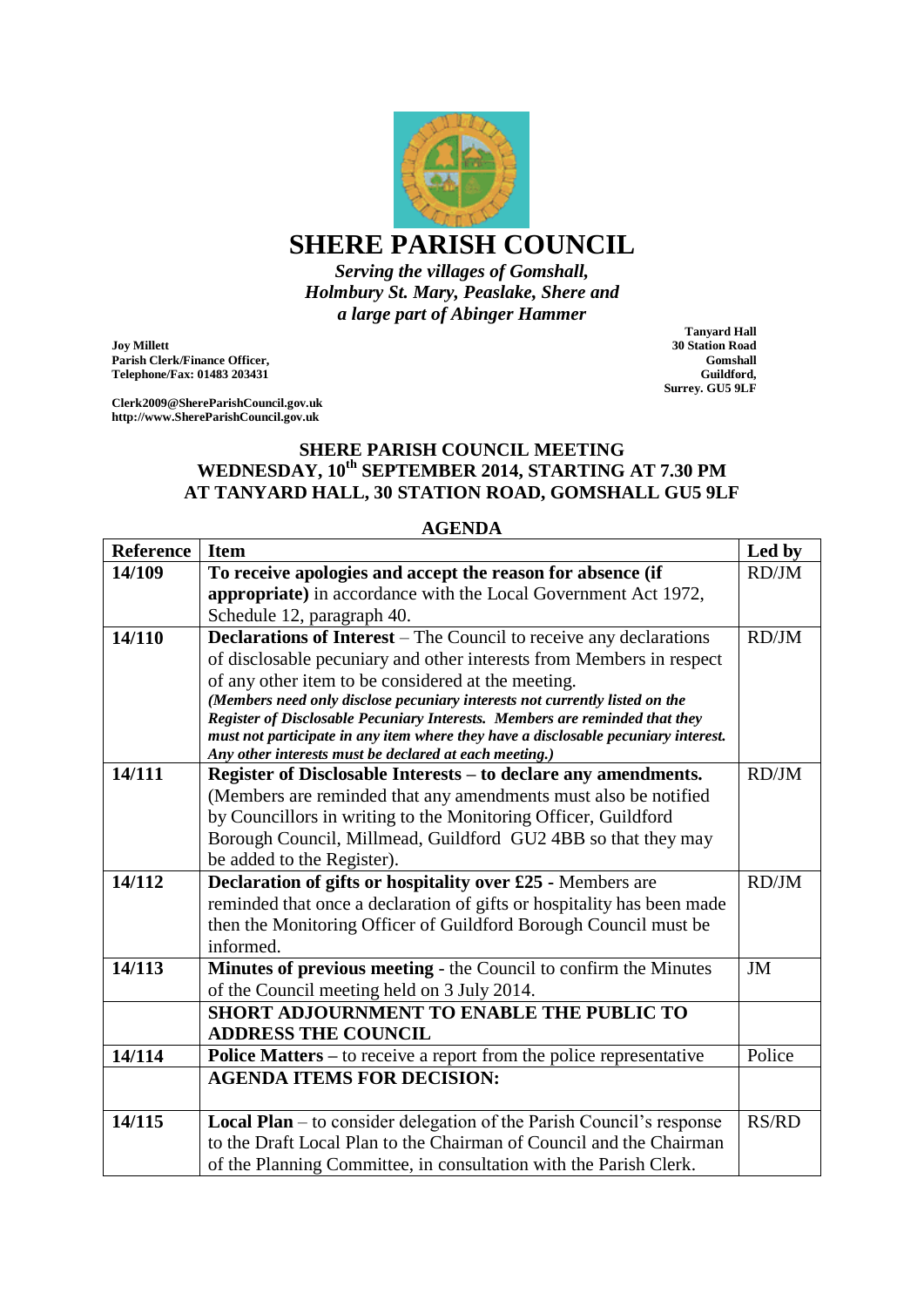| 14/116 | <b>Finance matters</b>                                                                                                                                                                                                                                                                                                                                                                                                                                                                                                                                                                                                                                                                 |                 |
|--------|----------------------------------------------------------------------------------------------------------------------------------------------------------------------------------------------------------------------------------------------------------------------------------------------------------------------------------------------------------------------------------------------------------------------------------------------------------------------------------------------------------------------------------------------------------------------------------------------------------------------------------------------------------------------------------------|-----------------|
|        | Approval of income and expenditure for the months ended<br>June, July and August 2014<br>To note bank reconciliations for the months ended June, July<br>$\bullet$<br>and August 2014<br>To note income and expenditure against budget                                                                                                                                                                                                                                                                                                                                                                                                                                                 | JM<br>JM<br>JM  |
|        | (Note: the move to enhanced financial accounting software has<br>enabled monthly reporting, as from the July 2014 reports)<br>To <b>APPROVE</b> payment of the annual insurance premium of                                                                                                                                                                                                                                                                                                                                                                                                                                                                                             | JM<br><b>JM</b> |
|        | £3,381.65<br>To consider the RECOMMENDATIONS of the General                                                                                                                                                                                                                                                                                                                                                                                                                                                                                                                                                                                                                            | JM              |
|        | Purposes Committee meeting on $2nd$ September, to purchase<br>the following items: a) 20 metre Mantis zip wire, costing<br>£8,869.75, at Goose Green play area; b) Nexus Viper Rope<br>Swing, costing £8,767.75, at Goose Green play area; c) one<br>initial set of adult fitness equipment, costing £9,030 at Shere<br>Recreation Ground with a further set being purchased for<br>siting in the other villages of the Parish if the equipment at<br>Shere proves popular and d) clearance of the side of the<br>Goose Green play area to form a safe Adventure Trail, costing<br>£950. All prices include delivery, installation and<br>appropriate ground surfaces and exclude VAT. | RD/CB           |
|        | To consider a request to pay by Standing Order, the<br>previously agreed annual donation of £100 to Shere Village<br>Nursery                                                                                                                                                                                                                                                                                                                                                                                                                                                                                                                                                           | CB/JM           |
|        | Guildford Local Committee 'Cluster Funding' – to note<br>$\bullet$<br>availability of capital funds to spend on local projects and<br>initiatives, via County Councillor K Taylor                                                                                                                                                                                                                                                                                                                                                                                                                                                                                                      | KT/JM           |
|        | To consider an estimate for weed killing at Shere car park<br>$\bullet$<br>To note the final list of projects for implementation in<br>$\bullet$                                                                                                                                                                                                                                                                                                                                                                                                                                                                                                                                       | JM              |
|        | 2015/16, that are being put forward for grant funding from<br>Guildford Borough Council: asphalt re-surfacing of Peaslake<br>and Holmbury St Mary village hall car parks; at Peaslake<br>Village Hall: drainage ditch, manhole covers, water main                                                                                                                                                                                                                                                                                                                                                                                                                                      | JM              |
|        | covers, addressing the tarmac/damp course issue and<br>provision of two disabled exits; seats and tables for Peaslake<br>Village Hall, run off at Peaslake cemetery; Goose Green<br>levelling, Christmas lights and signs/plaques for tourists/to<br>promote the history of Shere village.                                                                                                                                                                                                                                                                                                                                                                                             |                 |
| 14/117 | Accounts for the year 2014/15<br>The Council to <b>CONFIRM</b> that the Council's internal auditor, Mark<br>Mulberry, is fully independent of the Council and meets the standards<br>required to carry out the internal audit.                                                                                                                                                                                                                                                                                                                                                                                                                                                         | JM              |
|        | To authorise the Responsible Finance Officer, in consultation with<br>the Chairman and Vice Chairman of the Finance Committee, to<br>undertake the following tasks and report back to the next meeting of<br>Council for ratification:                                                                                                                                                                                                                                                                                                                                                                                                                                                 |                 |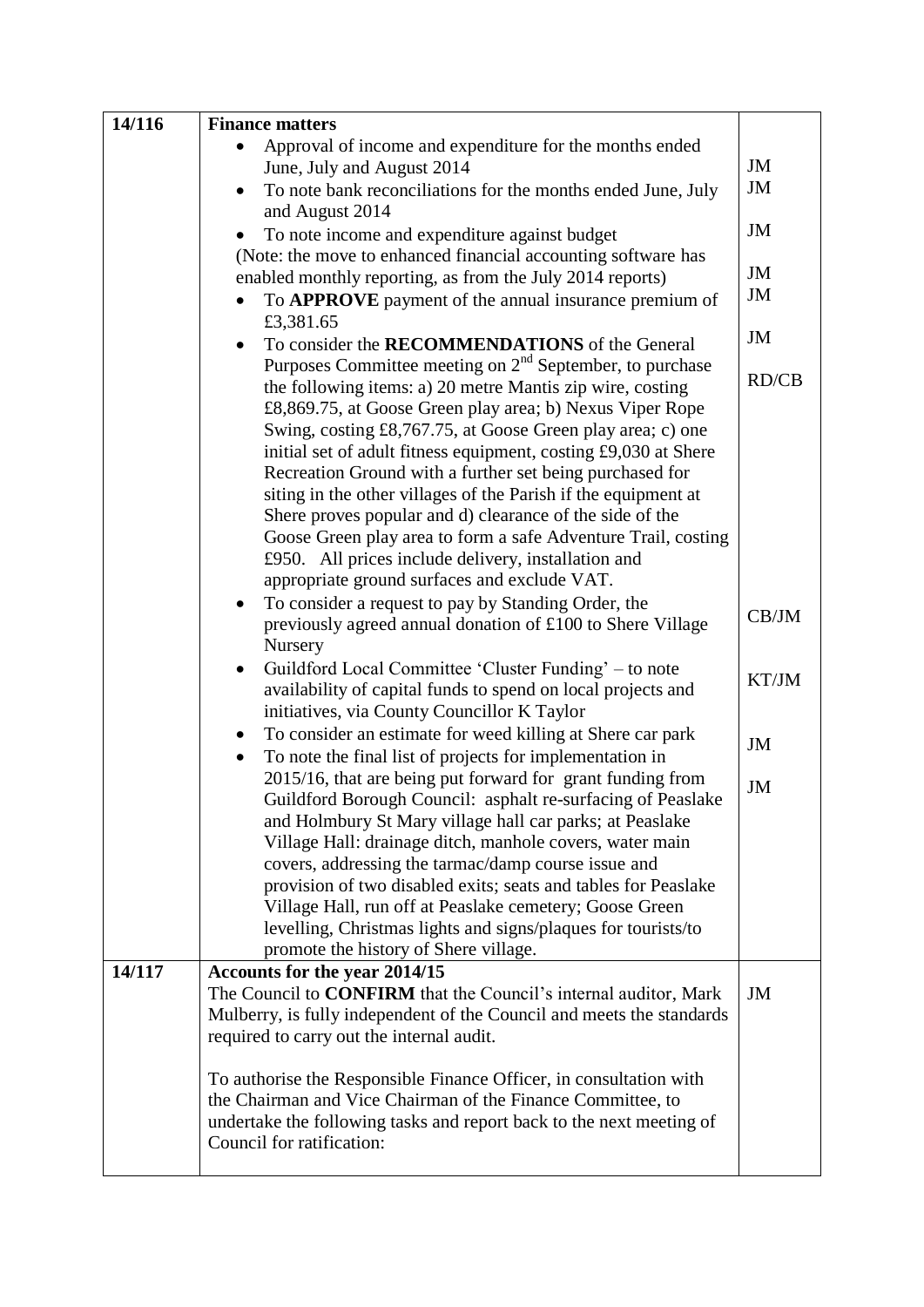|                     | to confirm the scope of the internal audit for 2014/15; to                   |           |
|---------------------|------------------------------------------------------------------------------|-----------|
|                     | approve the internal audit plan setting out proposals for the                |           |
|                     | internal auditor; to confirm that this properly takes account of             |           |
|                     | the corporate risk (i.e. the controls and procedures within the              |           |
|                     | Council which minimise the risk of the Council not being able                |           |
|                     | to function or carry out what it sets out to do)                             |           |
|                     | to agree that the minimum tests proposed in the audit plan,<br>$\bullet$     |           |
|                     | together with the inspections carried out by the Internal                    |           |
|                     | Auditor and the Chairman of the Parish Council, are adequate                 |           |
|                     | and effective for the Council's internal audit purposes                      |           |
|                     | to confirm that they have read and understood the                            |           |
|                     | Engagement Letter and related terms and conditions, from the                 |           |
|                     | Internal Auditor for the year 2014/15 and the Clerk be                       |           |
|                     | authorised to sign this confirmation.                                        |           |
| 14/118              | Cycling – to consider providing feedback to Surrey County Council            | CC        |
|                     | on the impact on the Parish of the 'Prudential RideLondon' event in          |           |
|                     | 2014.                                                                        |           |
| 14/119              | Speed hump, in Peaslake - to consider a request from a local                 | JM        |
|                     | resident for a speed hump to be introduced at the 30 mile per hour           |           |
|                     | sign, from the direction of Ewhurst.                                         |           |
| 14/120              | Planning meetings – to refer consideration of a report on the Parish         | <b>RA</b> |
|                     | Council's process for making Planning decisions to the Management            |           |
|                     | and Strategy Working Group meeting, on 22 <sup>nd</sup> October.             |           |
| $14/\overline{121}$ | <b>Fish &amp; Chip van</b> – to consider a request for the van to stop in    | JM        |
|                     | Peaslake on a Wednesday or Thursday                                          |           |
| 14/122              | Localism funding application- to note that, following consultation           | <b>RD</b> |
|                     | with the majority of parish councillors, an application for a localism       |           |
|                     | grant has been made, on the basis that Surrey County Council retains         |           |
|                     | liability for any works carried out under this scheme.<br>It is              |           |
|                     | RECOMMENDED that this action be RATIFIED.                                    |           |
|                     | <b>AGENDA ITEMS TO NOTE:</b>                                                 |           |
| 14/123              | Acquisition of strips of land in Holmbury St Mary – to note that a           | CC/JM     |
|                     | soil sample has been carried out by Holmbury Garage and did not              |           |
|                     | show any significant potential problems. The copies of the deed of           |           |
|                     | transfer, from Surrey County Council to the Parish Council have              |           |
|                     | therefore been signed and returned to the Council's solicitor, as            |           |
|                     | previously agreed.                                                           |           |
| 14/124              | <b>Peaslake Farm</b> – to receive an up-date regarding the surrender of the  |           |
|                     | existing lease and the granting of a new lease, which the Parish             |           |
|                     | Council's solicitor is in the process of drafting.                           |           |
| 14/125              | <b>Housing needs survey</b> $-$ to note that the survey is being distributed | <b>RD</b> |
|                     | by Surrey Community Action in early September, together with the             |           |
|                     | Parish Council's Annual Report                                               |           |
| 14/126              | <b>Community speedwatch</b> - to note that an article has been placed in     | <b>RD</b> |
|                     | the parish magazine, inviting volunteers to operate the community            |           |
|                     | speedwatch, in Shere. Three residents have volunteered so far and            |           |
|                     | training for them will be arranged.                                          |           |
| 14/127              | Peaslake Village Store (and Post Office): Review of Asset of                 | <b>RD</b> |
|                     | <b>Community Value Register</b> – to receive a report from evidence          |           |